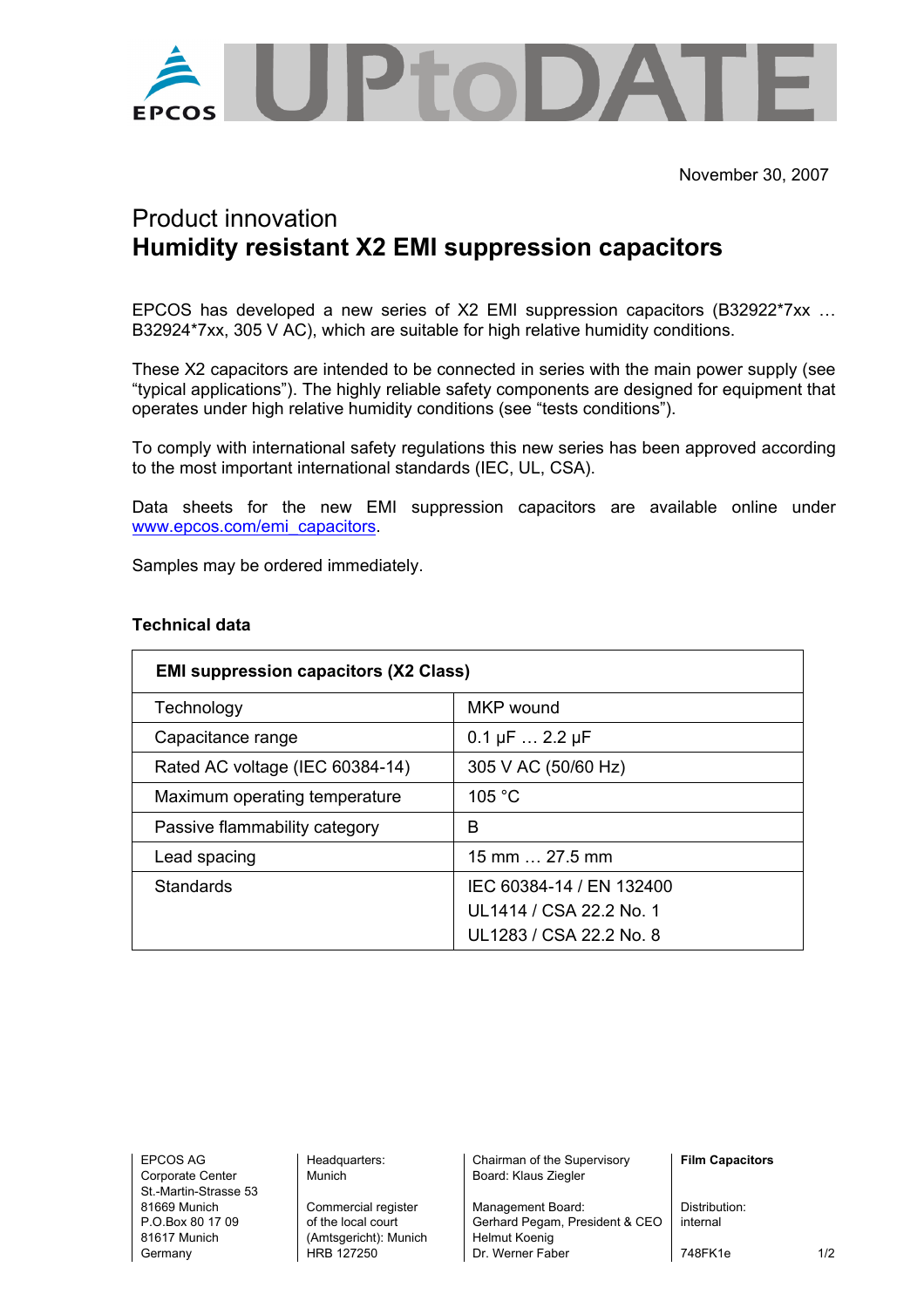

## **Typical applications**



Example of connection in series with the main power supply (C1). Typical applications include energy meters, household appliances, etc.

### **Test conditions**

| Damp heat test     | 1. Temperature : $+40 °C \pm 2 °C$<br>Relative humidity $(RH)$ : 93% $\pm 2\%$<br>Test duration : 1000 hours |                                                                                                    |  |  |  |
|--------------------|--------------------------------------------------------------------------------------------------------------|----------------------------------------------------------------------------------------------------|--|--|--|
|                    |                                                                                                              |                                                                                                    |  |  |  |
|                    | 2. Temperature : $+85 \degree C \pm 2 \degree C$                                                             |                                                                                                    |  |  |  |
|                    | Relative humidity (RH): 85% ±2%                                                                              |                                                                                                    |  |  |  |
|                    | Test duration: 200 hours                                                                                     |                                                                                                    |  |  |  |
|                    | Voltage value: 240 V AC, 50 Hz                                                                               |                                                                                                    |  |  |  |
|                    |                                                                                                              |                                                                                                    |  |  |  |
|                    | 3. Temperature : $+40^{\circ}C \pm 2^{\circ}C$                                                               |                                                                                                    |  |  |  |
|                    | Relative humidity $(RH)$ : 93% $\pm$ 2%                                                                      |                                                                                                    |  |  |  |
|                    | Test duration: 500 hours                                                                                     |                                                                                                    |  |  |  |
|                    | Voltage value: 240 V AC, 50 Hz                                                                               |                                                                                                    |  |  |  |
|                    |                                                                                                              |                                                                                                    |  |  |  |
| Limit values after | Capacitance change $(\Delta C/C)$                                                                            | $\leq 5\%$                                                                                         |  |  |  |
| damp heat test     |                                                                                                              | Dissipation factor change ( $\Delta$ tan $\delta$ ) $\leq$ 0.5 $\cdot$ 10 <sup>-3</sup> (at 1 kHz) |  |  |  |
|                    |                                                                                                              | $\leq$ 1.0 ⋅ 10 <sup>-3</sup> (at 10 kHz)                                                          |  |  |  |
|                    | Insulation resistance $R_{ins}$                                                                              | $\geq$ 50% of minimum as-delivered values                                                          |  |  |  |
|                    | or time constant $\tau = C_R \cdot R_{ins}$                                                                  |                                                                                                    |  |  |  |

### **Enclosure** Data sheet

**Contact** Steeve Elliot, FK DC PM, Mch M/Ku

Corporate Center | Munich | Board: Klaus Ziegler St.-Martin-Strasse 53

81617 Munich (Amtsgericht): Munich Helmut Koenig<br>Germany HRB 127250 Dr. Werner Fab

EPCOS AG **Headquarters:** Corporate Center **Film Capacitors Film Capacitors Corporate Center Munich 8 Headquarters E Board:** Klaus Ziegler

81669 Munich Commercial register Management Board: Distribution: P.O.Box 80 17 09 of the local court Gerhard Pegam, President & CEO internal Germany HRB 127250 Dr. Werner Faber 748FK1e 2/2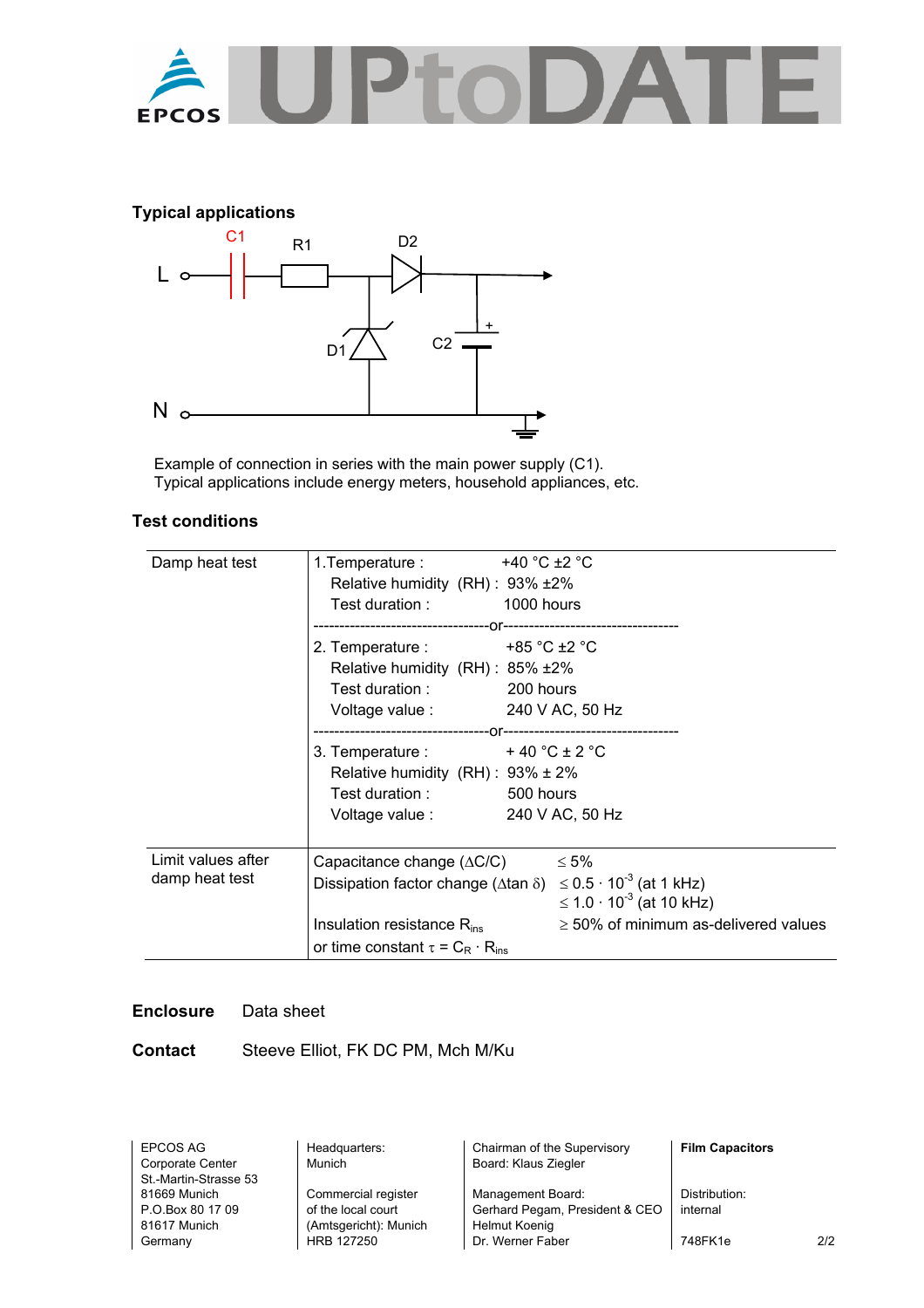

# EMI suppression capacitors (MKP), X2 / 305 V AC

**Series/Type: B32922\*7xx ... B32924\*7xx** 

Date: 2007-11-28 Version: 1

© EPCOS AG 2007. Reproduction, publication and dissemination of this data sheet, enclosures hereto and the information contained therein without EPCOS' prior express consent is prohibited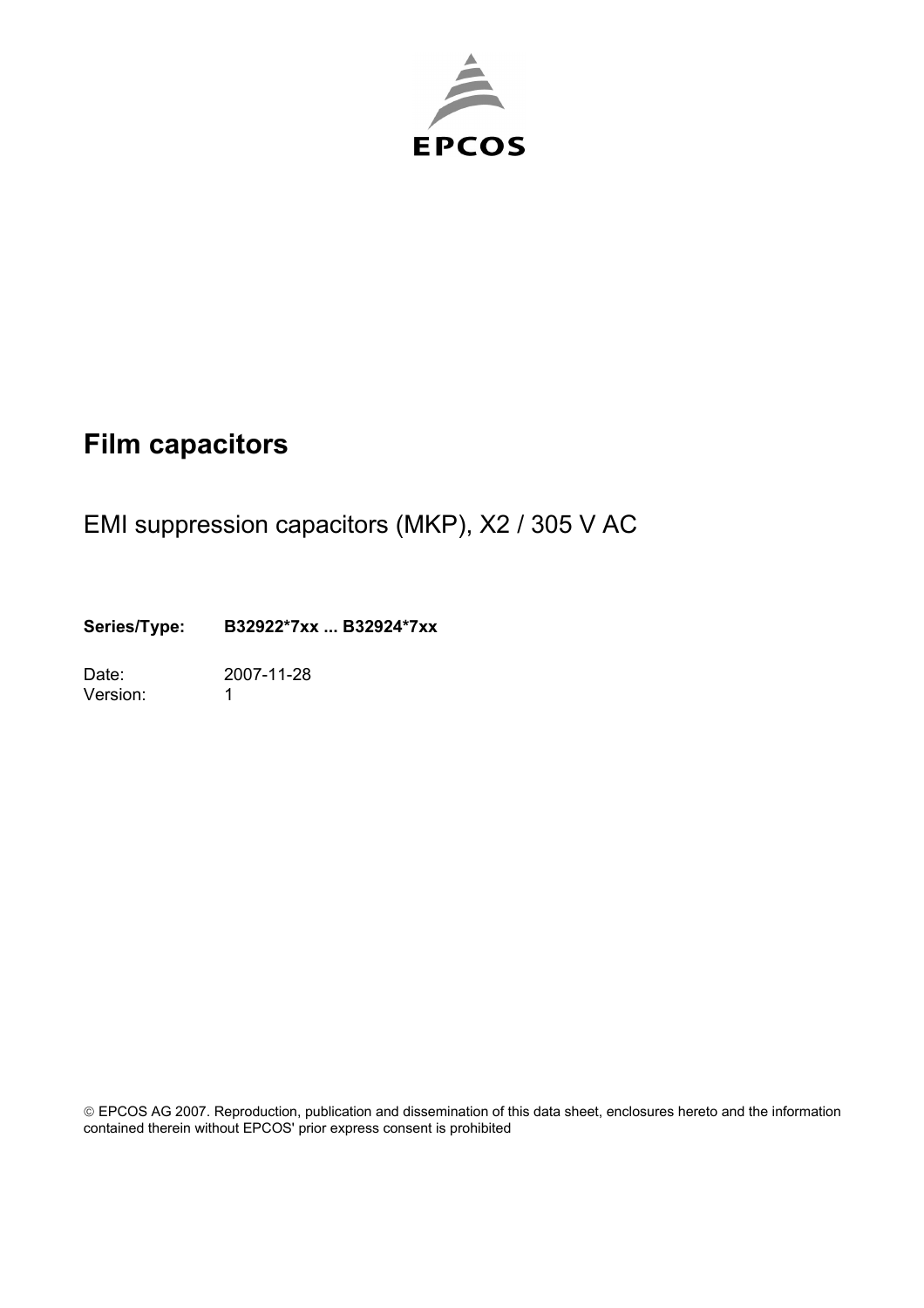

# **EMI suppression capacitors (MKP), X2 / 305 V AC B32922\*7xx ... B32924\*7xx**

- $\blacksquare$  For connection in series with the mains
- For severe ambient conditions

#### **Climatic**

- Maximum operating temperature: 105 °C
- Climatic category (IEC 60068-1): 40/105/56

#### **Construction**

- Dielectric: Polypropylene (MKP)
- Plastic case (UL 94 V-0)
- Epoxy resin sealing (UL 94 V-0) **Dimensions in mm**

### **Features**

- **Very small dimensions**
- Self-healing properties

#### **Terminals**

- **Parallel wire leads, lead-free tinned**
- Standard lead lengths: 6-1mm
- Special lead lengths available on request

#### **Marking**

Manufacturer's logo and lot number, **Manufacturer's logo and lot number**, date code, rated capacitance (coded), 27.5 ≥  $\boxed{e}$  ≥ 15 mm 27.5 ≥  $\boxed{e}$  ≥ 22.5 mm capacitance tolerance (code letter,  $C_R \le 1 \text{ }\mu\text{F}$  G<sub>R</sub>  $> 1 \text{ }\mu\text{F}$  G<sub>R</sub>  $> 1 \text{ }\mu\text{F}$ rated AC voltage, series number, sub-class (X2), dielectric code (MKP), climatic category, passive flammability category, approvals.

#### **Typical applications Dimensional drawing**



| Lead spacing      | Lead diameter | Type       |
|-------------------|---------------|------------|
| $\boxed{e}$ + 0.4 | d1            |            |
| 1527.5            | 0.8           | B32922  24 |





#### **Approvals**

| Marks of Conformity | Standards                       | Certificate         |  |
|---------------------|---------------------------------|---------------------|--|
| 夜                   | EN 132400 / IEC 60384-14        | 40005536 / 40010694 |  |
| Ы                   | UL1414 / UL1283                 | E97863 / E157153    |  |
| cH4                 | CSA C22.2 No.1 / CSA C22.2 No.8 | E97863 / E157153    |  |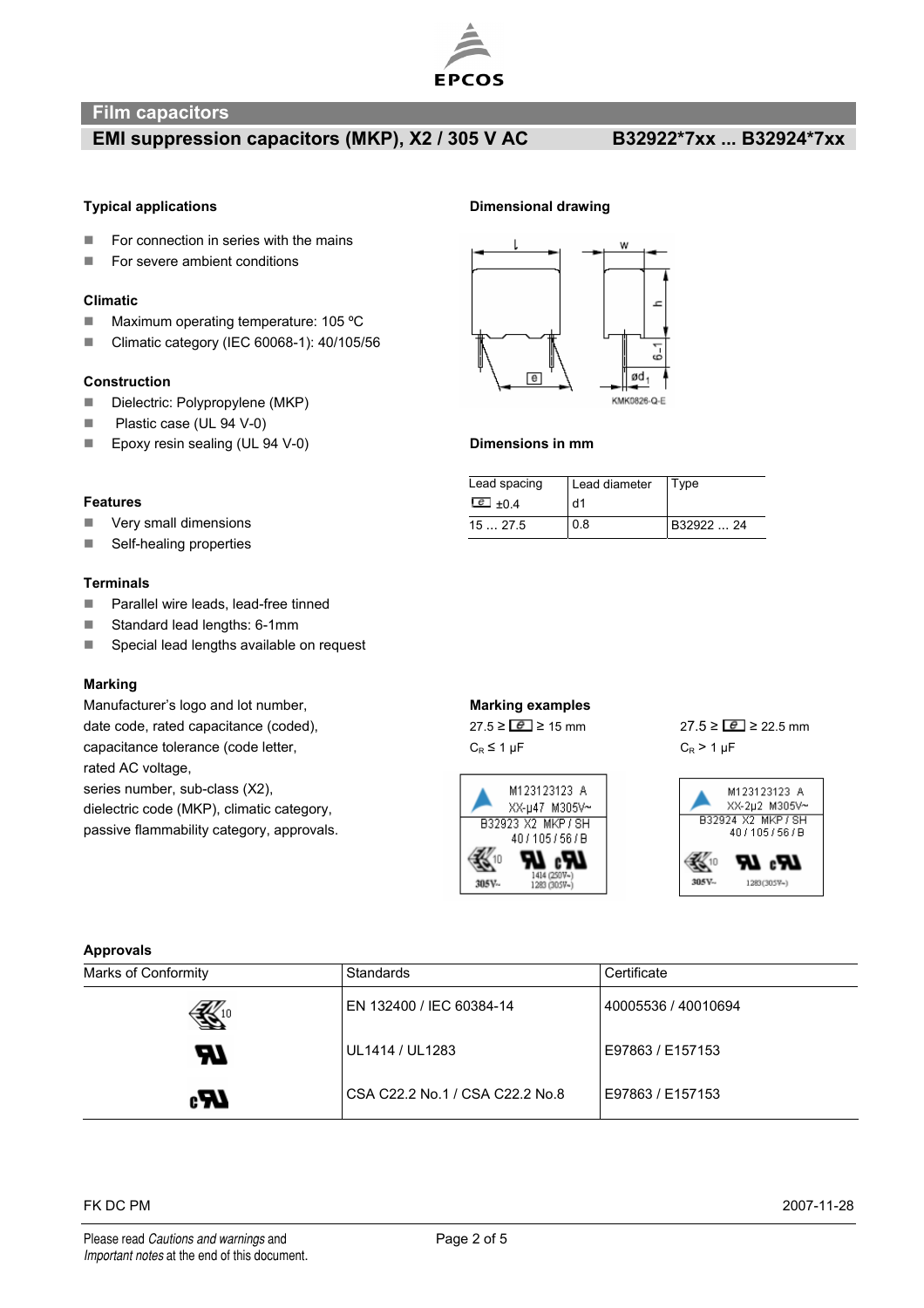

# **EMI suppression capacitors (MKP), X2 / 305 V AC B32922\*7xx ... B32924\*7xx**

### **Ordering codes and packing units**

| Lead spacing    | $C_R$ | Max dimensions                 | Ordering code           | Ammo      | Reel      | Untaped   |
|-----------------|-------|--------------------------------|-------------------------|-----------|-----------|-----------|
|                 |       | $w \times h \times l$          | (composition see below) | pack      |           |           |
| mm              | μF    | mm                             |                         | pcs./unit | pcs./unit | pcs./unit |
| $\overline{15}$ | 0.100 | $5.0 \times 10.5 \times 18.0$  | B32922C3104+***         | 1170      | 1300      | 1000      |
|                 | 0.150 | $6.0 \times 12.0 \times 18.0$  | B32922C3154+***         | 960       | 1100      | 1000      |
|                 | 0.220 | $7.0 \times 12.5 \times 18.0$  | B32922C3224+***         | 830       | 900       | 1000      |
|                 | 0.330 | $8.0 \times 14.0 \times 18.0$  | B32922C3334M***         | 730       | 750       | 500       |
|                 | 0.330 | $8.5 \times 14.5 \times 18.0$  | B32922D3334+***         | 680       | 700       | 500       |
|                 | 0.470 | $9.0 \times 17.5 \times 18.0$  | B32922C3474+***         | 640       | 700       | 500       |
| 22.5            | 0.33  | $6.0 \times 15.0 \times 26.5$  | B32923C3334M***         | 680       | 700       | 720       |
|                 | 0.33  | $7.0 \times 16.0 \times 26.5$  | B32923D3334+***         | 580       | 600       | 630       |
|                 | 0.47  | $8.5 \times 16.5 \times 26.5$  | B32923C3474+***         | 480       | 500       | 510       |
|                 | 0.68  | $10.5 \times 16.5 \times 26.5$ | B32923C3684+***         | 390       | 400       | 540       |
|                 | 0.82  | $10.5 \times 18.5 \times 26.5$ | B32923C3824M***         | 390       | 400       | 540       |
|                 | 1.00  | $11.0 \times 20.5 \times 26.5$ | B32923C3105+***         | 370       | 350       | 510       |
|                 | 1.50  | $12.0 \times 22.0 \times 26.5$ | B32923C3155M***         |           |           | 450       |
| 27.5            | 0.68  | $11.0 \times 19.0 \times 31.5$ | B32924C3684+***         |           | 350       | 320       |
|                 | 0.82  | $11.0 \times 19.0 \times 31.5$ | B32924C3824+***         |           | 350       | 320       |
|                 | 1.00  | $11.0 \times 19.0 \times 31.5$ | B32924C3105+***         |           | 350       | 320       |
|                 | 1.50  | $12.5 \times 21.5 \times 31.5$ | B32924C3155+***         |           | 300       | 280       |
|                 | 2.20  | $14.0 \times 24.5 \times 31.5$ | B32924C3225+***         |           |           | 260       |

Intermediate capacitance values are available on request.

#### **Composition of ordering code**

| + = Capacitance tolerance code | *** = Packaging code: |
|--------------------------------|-----------------------|
|                                |                       |

 $M = \pm 20\%$  783 = 3.2  $\pm 0.3$  mm leads  $K = \pm 10\%$  784 = 4.0  $\pm 0.3$  mm leads  $786 = 5.5 \pm 0.5$  mm leads 787 = 26.0 ±2.0 mm leads 788 = Reel pack 789 = Ammo pack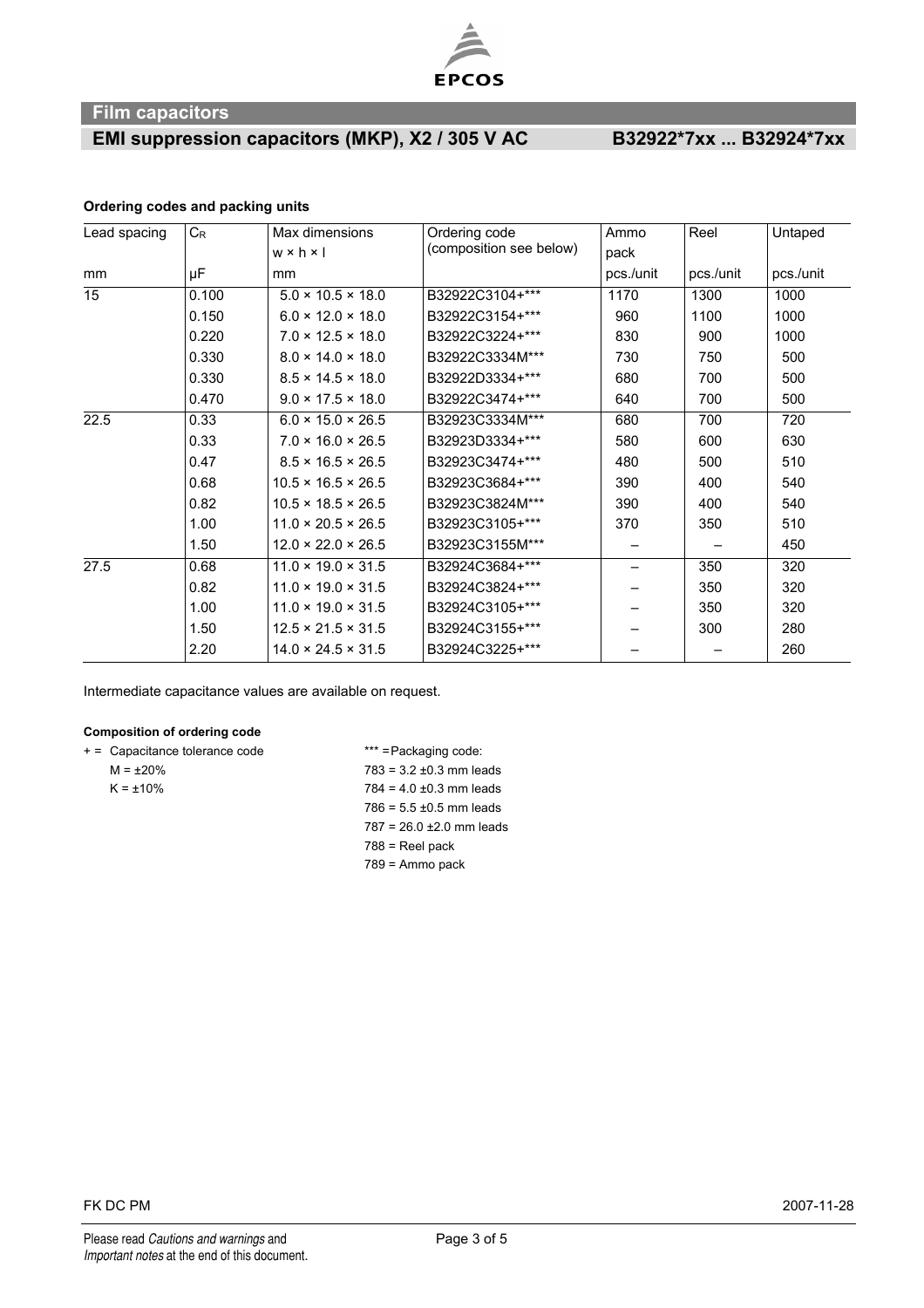

# **EMI suppression capacitors (MKP), X2 / 305 V AC B32922\*7xx ... B32924\*7xx**

### **Technical data**

| Maximum operating temperature T <sub>op.max</sub>        | 105 °C                                                                   |                                                      |                                       |                                                 |  |  |
|----------------------------------------------------------|--------------------------------------------------------------------------|------------------------------------------------------|---------------------------------------|-------------------------------------------------|--|--|
| Dissipation factor tan $\delta$ (in 10 <sup>-3</sup> )   |                                                                          | $C_R \leq 0.1 \mu F$                                 |                                       | 0.1 $\mu$ F < C <sub>R</sub> $\leq$ 2.2 $\mu$ F |  |  |
| at 20 °C (upper limit values)                            | 1 kHz<br>at<br>100 kHz                                                   | 1.0<br>5                                             |                                       | 1.0                                             |  |  |
| Insulation resistance Rins                               | $C_R \leq 0.33 \mu F$                                                    |                                                      |                                       | $C_R$ > 0.33 µF                                 |  |  |
| or time constant $\tau = C_R \cdot R_{ins}$              | 100 000 MΩ                                                               |                                                      |                                       | 30 000 s                                        |  |  |
| at 20 °C, rel. humidity $\leq 65\%$                      |                                                                          |                                                      |                                       |                                                 |  |  |
| (minimum as-delivered values)                            |                                                                          |                                                      |                                       |                                                 |  |  |
| DC test voltage                                          | 2000 V, 2 s                                                              |                                                      |                                       |                                                 |  |  |
| Passive flammability category                            | B                                                                        |                                                      |                                       |                                                 |  |  |
| to IEC 40 (CO) 752                                       |                                                                          |                                                      |                                       |                                                 |  |  |
| Capacitance tolerances<br>(measured at 1 kHz)            | $\pm 10\%$ (K), $\pm 20\%$ (M)                                           |                                                      |                                       |                                                 |  |  |
| Rated AC voltage (IEC 60384-14)                          | 305 V (50/60 Hz)                                                         |                                                      |                                       |                                                 |  |  |
| Maximum continuous DC voltage (V DC)                     | 630 V                                                                    |                                                      |                                       |                                                 |  |  |
| Operating AC voltage V <sub>op</sub> at high temperature | $T_A \leq 105 °C$                                                        |                                                      |                                       | $V_{op}$ = 1.25 $\cdot$ $V_{AC}$ (1000 h)       |  |  |
| Damp heat test                                           | <b>Test conditions</b>                                                   |                                                      |                                       |                                                 |  |  |
|                                                          | 1. Temperature:<br>Relative humidity (RH):<br>Test duration:             |                                                      | +40 °C ±2 °C<br>93% ±2%<br>1000 hours |                                                 |  |  |
|                                                          | or                                                                       |                                                      |                                       |                                                 |  |  |
|                                                          | 2. Temperature:                                                          |                                                      |                                       | +85 °C ±2 °C                                    |  |  |
|                                                          | Relative humidity (RH):                                                  |                                                      | 85% ±2%                               |                                                 |  |  |
|                                                          | Test duration:<br>Voltage value:                                         |                                                      | 200 hours<br>240 V AC, 50 Hz          |                                                 |  |  |
|                                                          | or                                                                       |                                                      |                                       |                                                 |  |  |
|                                                          | 3. Temperature:                                                          |                                                      | +40 °C ±2 °C                          |                                                 |  |  |
|                                                          | Relative humidity (RH):                                                  |                                                      | 93% ±2%                               |                                                 |  |  |
|                                                          | Test duration:<br>Voltage value:                                         |                                                      | 500 hours<br>240 V AC, 50 Hz          |                                                 |  |  |
| Limit values after damp heat test                        | Capacitance change (AC/C):                                               |                                                      | $\leq 5\%$                            |                                                 |  |  |
|                                                          |                                                                          | Dissipation factor change ( $\Delta$ tan $\delta$ ): |                                       | ≤ 0.5 $\cdot$ 10 <sup>-3</sup> (at 1 kHz)       |  |  |
|                                                          | ≤ 1.0 $\cdot$ 10 <sup>-3</sup> (at 10 kHz)<br>Insulation resistance Rins |                                                      |                                       |                                                 |  |  |
|                                                          | or time constant $\tau = C_R \cdot R_{ins}$ :                            |                                                      |                                       | $\geq$ 50% of minimum as-delivered values       |  |  |

### dV/dt and k<sub>0</sub> values

| Lead spacing (mm)      | ıυ     | 15     | 22.5   | 27.5   |
|------------------------|--------|--------|--------|--------|
| <b>Version</b>         | C/D    | C / D  | C/D    | C/D    |
| $dV/dt$ in $(V/\mu s)$ | 475    | 340    | 170    | 120    |
| $K_0$ in $(V^2/\mu s)$ | 408500 | 292400 | 146200 | 103200 |

Note: The maximum values of dV/dt and  $K_0$  must not be exceeded in order to avoid overheating of the capacitor.